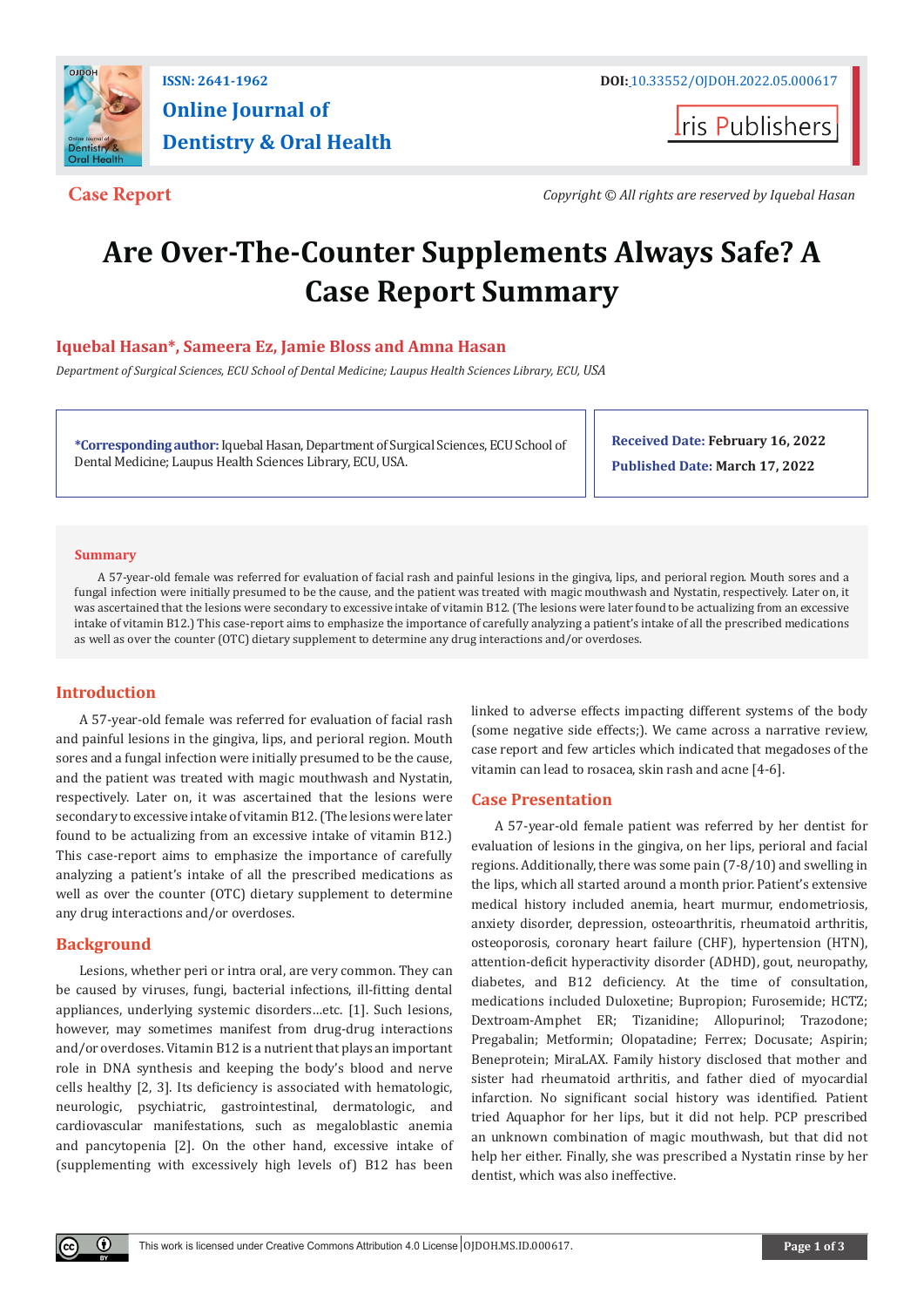During the initial examination, significant clinical findings were detected including dry eyes, dry skin, dry mouth, dry nose, and a facial rash that patient stated to have had all her life. Furthermore, some swelling and ulcerations of the lower lip were noted (Figure 1). Intraoral examination revealed a white area with petechiae on the left gingiva and there was some cobblestone appearance of the left buccal mucosa (Figure 2). Initial working diagnosis included Systemic Lupus Erythematosus (SLE), Crohn's disease, hematinic deficiency, xerostomia, and angular cheilitis. Blood work was

ordered which included CBC, tests for autoimmune diseases and hematinic deficiencies. Patient was prescribed deficiencies Nystatin and Triamcinolone for her lesions, and OTC xerostomia products.

At the follow-up appointment, patient some noted improvement of perioral lesions and not intraoral lesions. Blood work indicated the possibility of SLE and high levels of vitamin B12. On asking about vitamin B12 dietary supplement, patient initially denied taking it but later stated that she keeps "popping" B12 pills as it "gave her energy" (Figure 1, 2).





**Figure 2**

#### **Treatment plan**

- 1. Patient was referred to rheumatologist who assessed her and bloodwork and did not think it was SLE and instead suspected Rheumatoid Arthritis or Sjogren's Syndrome. He sent the patient back for minor salivary gland biopsy. The result for minor salivary gland biopsy was negative with focus score of 0.3. The final diagnosis for autoimmune condition was RA which is very unlikely to cause rashes and erythema's seen in this patient.
- 2. The lesions for which the patient was that initially referred to the clinic were diagnosed as angular cheilitis and rosacea from excessive B12 intake. She was advised to stop taking B12.
- 3. Patient was given a refill for Nystatin and Triamcinolone for management of angular cheilitis. Significant improvement was noted with the combination of recommendations, with pain subsiding and lesions fully-clearing (Figure 3).
- 4. Patient has been advised to follow up with GI specialist as well.